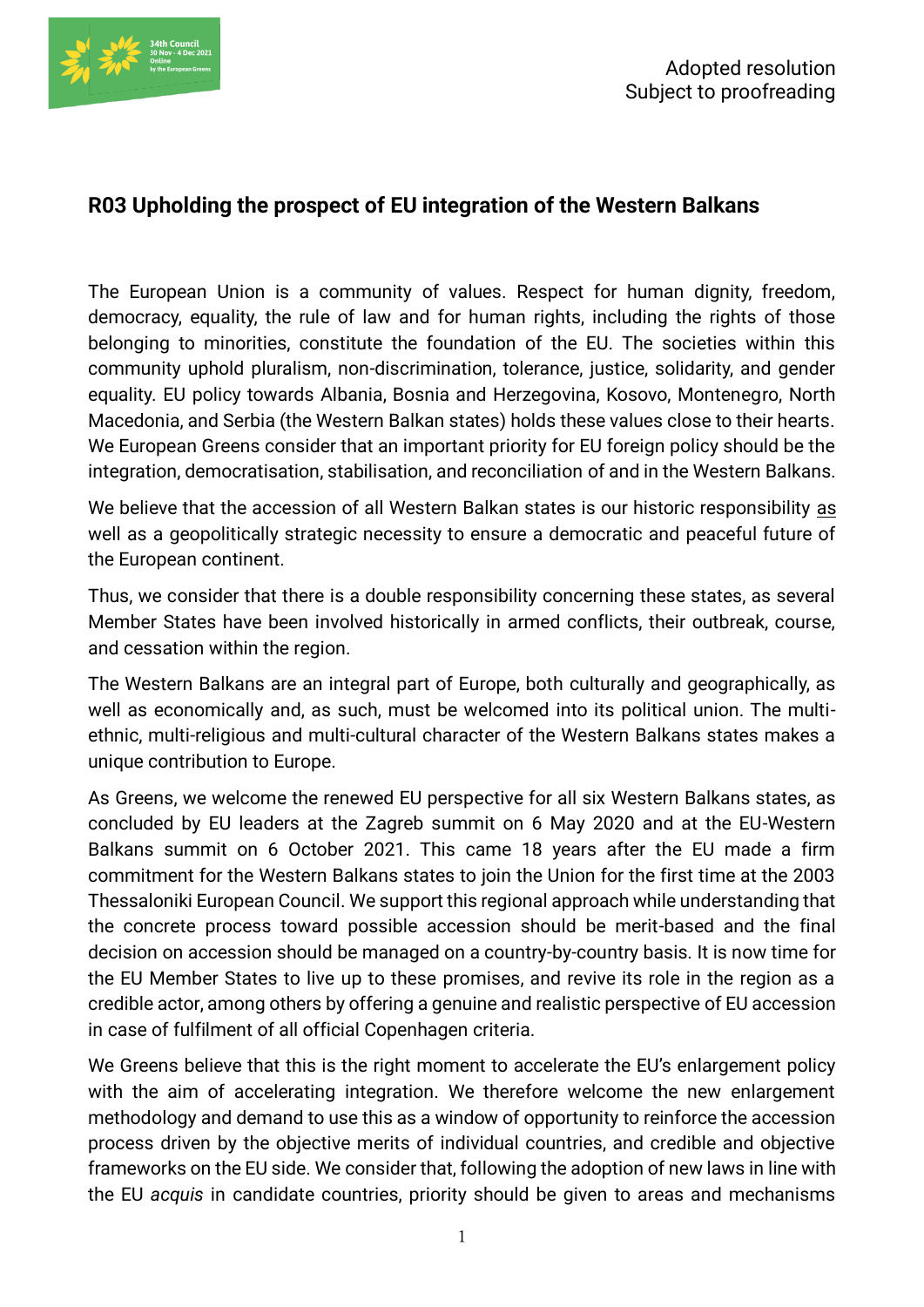

ensuring sustainable change, in particular as regards democracy, freedom of the media, fair and free elections, a functioning and independent judiciary, human rights, societal freedom, and a green and just transition.

As Greens, we strongly support the transformation of the Western Balkan countries towards sustainable, genuine, civic, and pluralistic democracies based on individual rights and freedoms, the rule of law and non-corrupt governance, free media, respect for minority rights, and an active, strong, and open civil society. We are deeply concerned by autocratic trends, the erosion of fundamental rights and freedoms, the marginalisation of minorities, the criminalisation of human rights defenders and environmental movements and

initiatives, the emergence of information disorder and hate speech, state capture, growing influence of and the development of alliances of illiberal regimes such as Russia and China.

The responsibility for upholding European values also lies strongly with national governments. Thus, we expect the Western Balkan countries to continue constructive national and regional dialogue towards further democratisation and cooperation and to work towards accession milestones.

The EU strongly objects to any border changes, especially based on ethnic divides. Thus, we strongly advocate for the continuation of the Belgrade - Pristina dialogue and for the implementation of mutually agreed steps. The EU stands behind the Dayton Agreement and will fully support the further building of Bosnia and Herzegovina as a multi-ethnic, multireligious, and civic state. It should urge all actors in the country, and especially the political leadership of Republika Srpska to contribute to fully respect the territorial integrity and sovereignty of the country. Dayton established a special responsibility for the International Community and especially the EU towards Bosnia and Herzegovina and the EU should thus install firm sanctions to the Serb Member of the tripartite Presidency and others responsible for the current political crisis. We acknowledge the influence the Serbian government has in the region, and we await to see that this is not used to stir conflict but to reduce tensions and work further towards reconciliation between all six Western Balkan states.

Overcoming historical divisions and conflicts, staying on the path of EU integration, and working towards further democratisation and a green and just transition is not only a matter of policy direction. It must become part of the political and societal reality and be transformed into political delivery. This can only be achieved when stakeholders sincere to European values are elected, and

genuine support for and cooperation with civil society is ensured. Based on this, the EGP will continue to actively work to strengthen Green parties in the region with the ambition to help them win political ground.

Fundamental rights and freedoms, the rule of law, women's rights, LGBTIQ+ rights, gender equality, social justice, inclusion, and non-discrimination are at the core of the Greens' societal project. As Greens, we support youth and women's organisations in particular,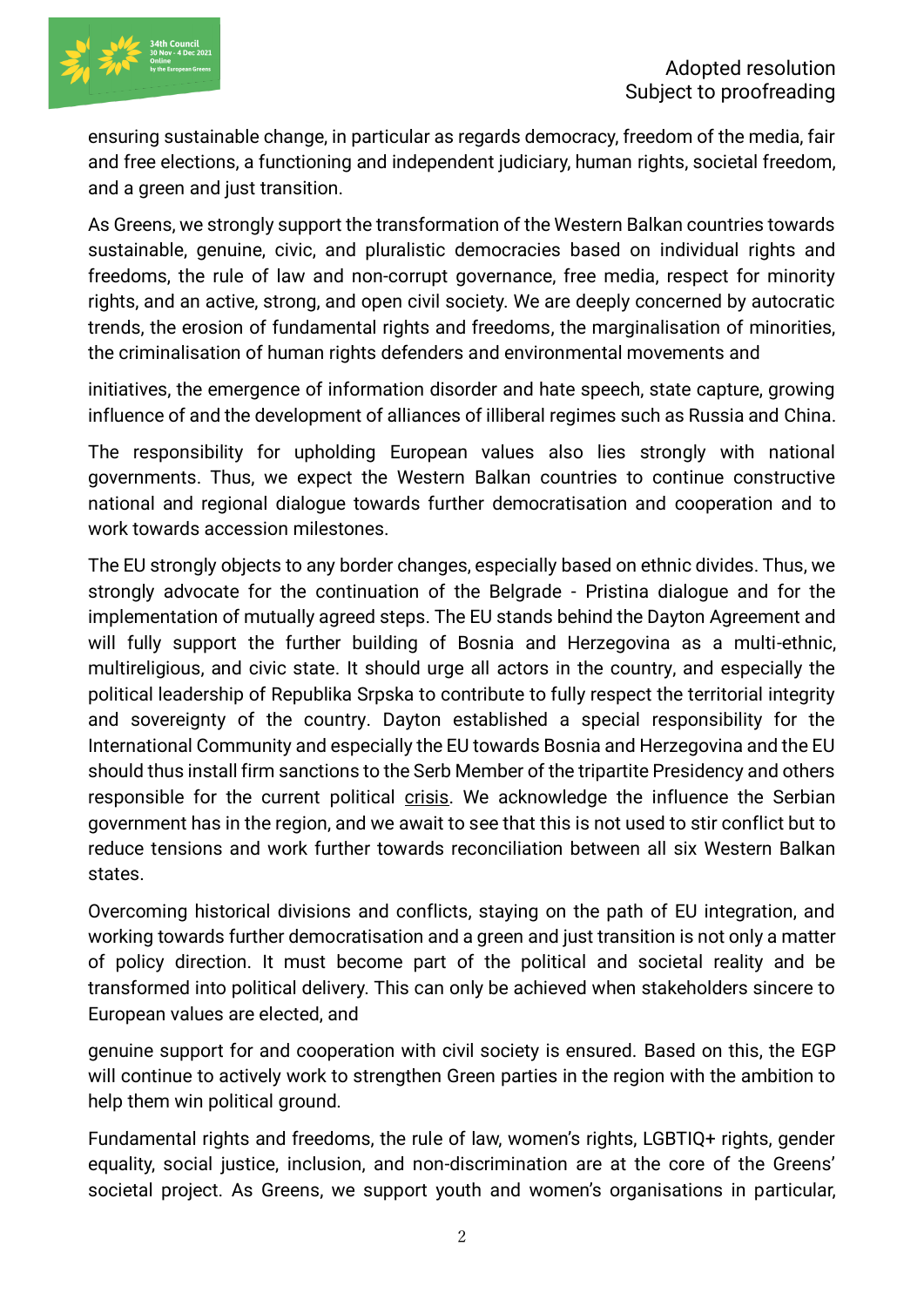

especially efforts to foster regional cooperation and reconciliation. Likewise, we want to facilitate mobility and exchanges for young people while, at the same time, preventing a brain drain by creating jobs which meet the standards of decent work.

The Western Balkans harbour the blue heart of Europe, its last wild rivers, primeval forests, highest levels of biodiversity and many natural resources. At the same time, the countries still have dysfunctional waste-management systems, rely on outdated and heavily polluting coal-powered plants, lack networks and connectivity, and plan to build several thousand unsustainable micro-hydropower plants in protected areas, without socio-economic impact assessments, public consultations, transparency, and against the will of the local population. We are alarmed by an increase in air and water pollution, land degradation, and the fostering of carbonisation in some of the countries in the region. Not least because such unsustainable issues are supported by China and Russia, not only preventing green policies in the region and impacting citizens' quality of life, but also directly and negatively affecting the EU's own environmental policies and achievements due to their transnational character. The emergence of a polluting Western Balkan region as a stepping stone for antienvironmental policies must be countered and prevented. The EU should also reflect on its own role in this respect and conduct environmental impact assessments for all Flagship Projects under the Commission's Western Balkan Economic and Investment Plan.

We believe that blockades in the Council in recent vears have shown that tackling enlargement policy and the situation in the Western Balkan region have been neglected. As European Greens, we commit to ensuring that the accession process in the six Western Balkan countries is high on the agenda at all levels within our member parties. It is also essential to rebuild EU credibility in the Western Balkans, ensuring that citizens and states preserve trust in our common European project, staying motivated to become an integral part of it and to further contribute to its development.

## **Therefore, the European Green Party:**

- 1. Calls on the European Council to hold intergovernmental conferences to directly start accession negotiations with both North Macedonia and Albania as soon as possible.
- 2. Calls on EGP member parties to engage and raise national debates about the accession of the Western Balkans and to support Green positions in these debates.
- 3. Calls on the Commission to link its financial support within IPA III and specifically the 9 billion worth Western Balkans Economic and Investment Plan to progress on crucial areas such as improving the Rule of Law, anti-corruption, transparency, and good governance, and to fully align the funding with EU climate and biodiversity targets including the European Green Deal and the rule of law.
- 4. Calls on the EU to reinforce the monitoring of democratic processes and media freedom, and the assessment of emergency laws due to the COVID-19 pandemic in the region.
- 5. Calls on all Member States to immediately recognise Kosovo and grant visa